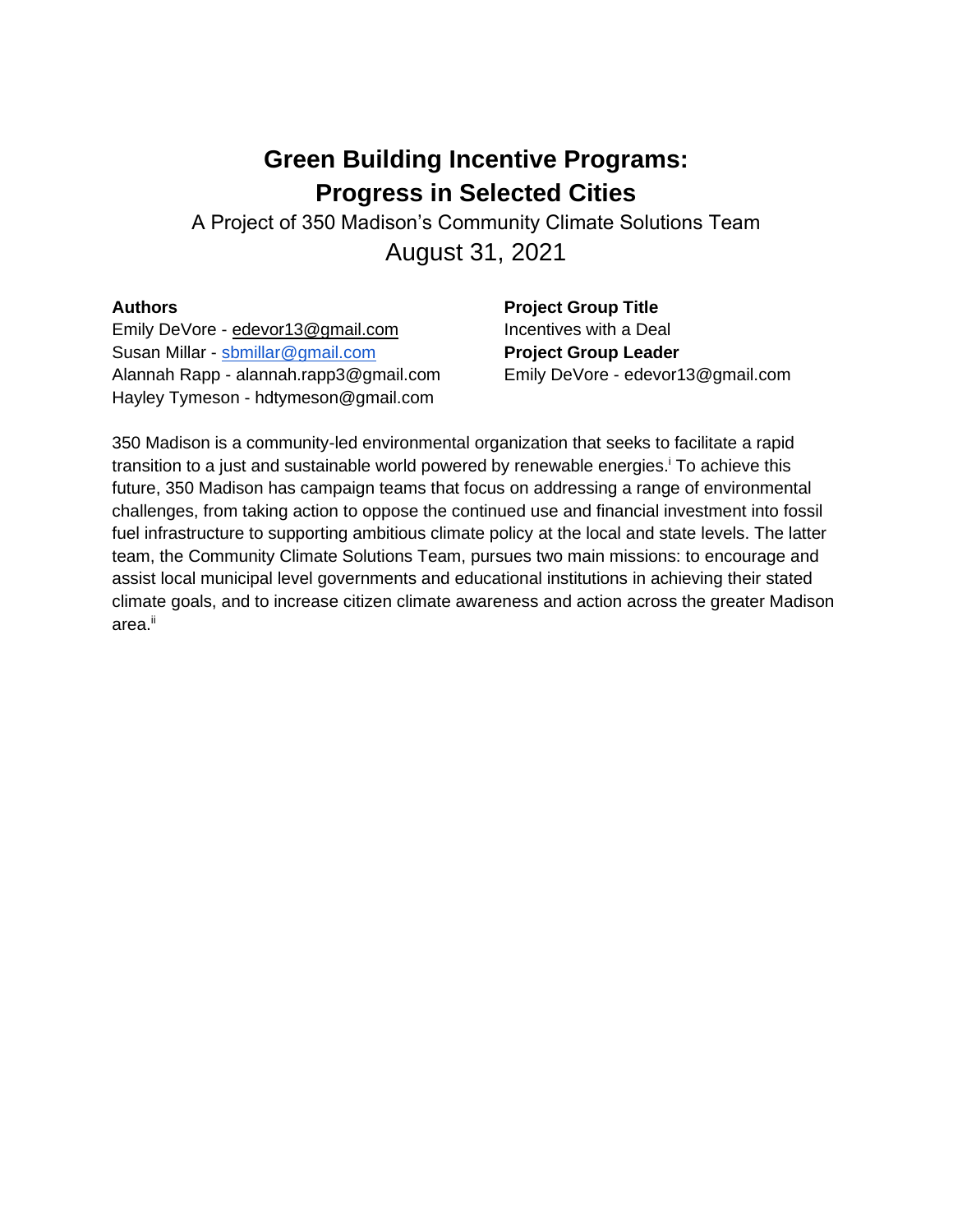# **I. Introduction**

This report uses a case study approach to present how US cities are using Green Building Incentives (GBI) to reduce the amount of carbon dioxide emitted by new buildings. Green Building Incentives consist of diverse strategies that reward developers and builders who go beyond mandated building standards to produce buildings that are designed, constructed, operated and maintained to be more resource efficient. The US Green Building Council (USGBC) identifies major types of GBI are expedited permitting/reduced fees; property tax credit/exemption; technical assistance/help center; density/height bonus; loan program; and other.<sup>iii</sup>

Green Building Incentives are of value for cities seeking to motivate the private sector to rapidly shift towards green building practices and standards. Indeed, the City of Madison's *Sustainability Plan (*2011), in stating its goal for "improving buildings and developments," identified green building incentives as its first proposed action for achieving this goal: "Create incentives (e.g., expedited permitting, decreased permit fees, etc.) for new residential construction/remodels that meet Home Performance with ENERGY STAR at the top 20% level…"iv. However, as of 2021, no such incentive program has been established. GBIs became of even greater value to cities in Wisconsin as of 2013, when the state legislature passed a law that prohibits local policies/requirements that exceed the state building codes standards.<sup>v</sup>

# **II. Context**

## **The Role of Cities in Addressing the Climate Crisis**

According to the United Nations' 2017 Intergovernmental Panel on Climate Change report, the world has *just short of nine years* to make significant reductions in its carbon emissions, or else risk irreparable and irreversible damage to the earth.<sup>vi</sup> In response to this proclamation and a vast amount of additional research on the projected impacts of our current practices, many cities--including the City of Madison--have taken action towards setting their own carbon emission reduction goals and timelines to accomplish them. The City of Madison's *Sustainability Plan* includes the goals of reducing carbon emissions from city-owned properties by 80% by 2050, vii as well as reducing overall energy consumption in existing buildings by 50% by 2030 for both the public and private sectors.<sup>viii</sup> To meet these goals, Madison must rapidly improve the efficiency and equity of all sectors - in residential and commercial buildings, transportation, manufacturing and construction, agriculture and land use, and in energy generation and distribution.

This report focuses on the building industry. In the United States, buildings account for 39% of total energy use, 68% of total electricity consumption and 40% of carbon dioxide emissions.<sup>ix</sup> Initiatives or programs designed to reduce emissions from new residential and commercial buildings will be a vital component of any effective climate protection strategy.<sup>x</sup> Fortunately, the concept of green building is well established and has been implemented for decades around the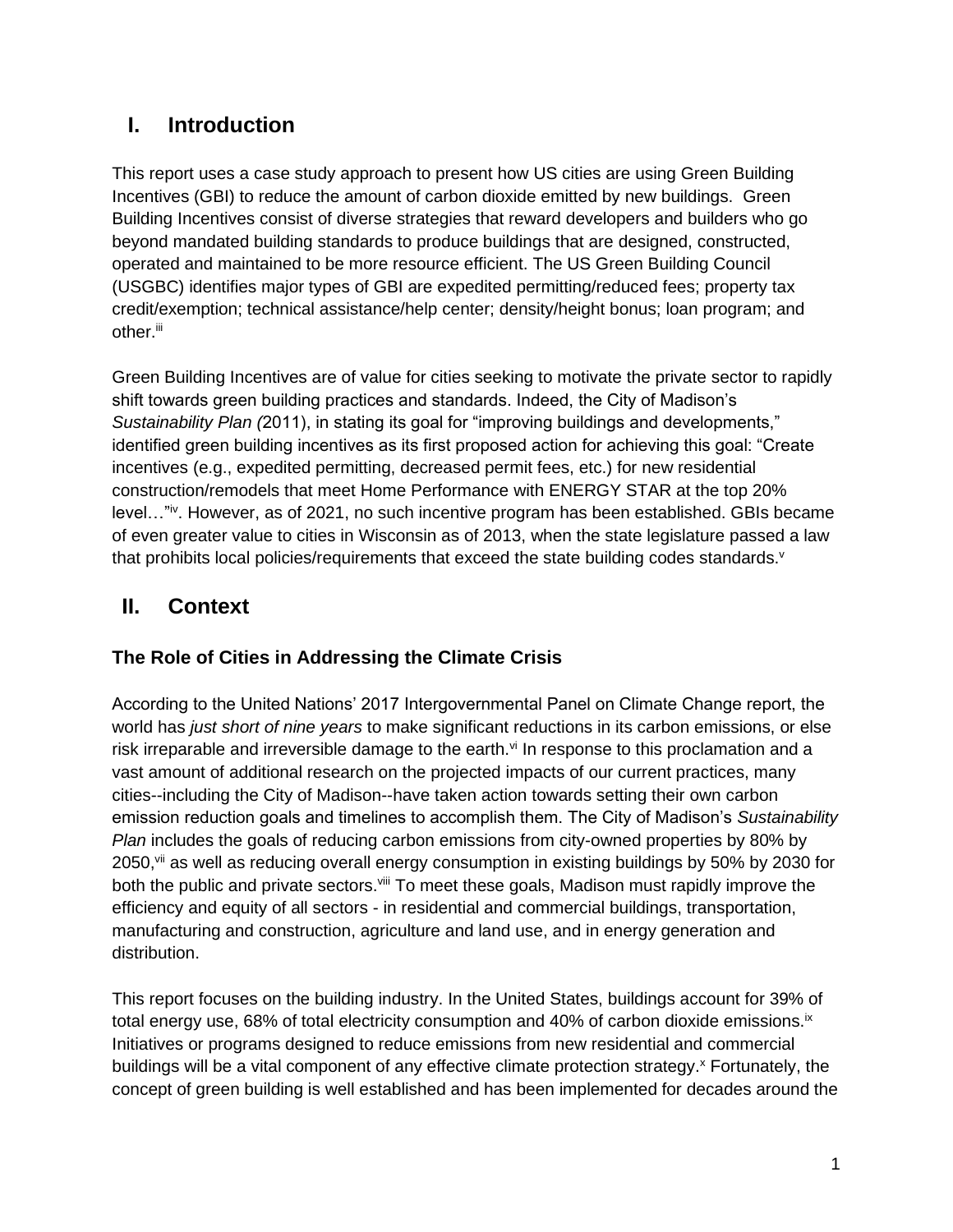world. Defined as "the practice of increasing the efficiency with which buildings and their sites use energy, water, and materials, and of reducing impacts on human health and the environment for the entire lifecycle of a building,"xi green building is an essential method for decreasing the environmental, economic and social harms of the current building sector.

Numerous green building standards and rating systems, such as Leadership in Energy and Environmental Design (LEED), Energy Star, Building Research Establishment's Environmental Assessment Method (BREEAM) and others have been established to help mitigate the harmful environmental impacts of our buildings by promoting sustainable design.<sup>xii</sup> To encourage developers to adopt green building standards, many cities have been implementing programs that use incentives to reduce initial financial barriers. These buildings not only reduce a city's carbon footprint and cost substantially less to operate, but can be only marginally, if at all, more expensive to build.xiii

## **Benefits of GBI Programs**

Green building incentive programs decrease harm to the environment, primarily by decreasing total emissions through improved building energy efficiency as well as increased use of renewable energy sources. They also reduce landfill waste and "heat island" effects, improve water quality, and increase green space. xiv

Rewarding developers for building to green standards spurs innovation and increases the demand for green building technologies.<sup>xv</sup> Developer operating costs are lowered and the lifecycle economic performance of these buildings is optimized. An increase in market value of green buildings as well as faster leasing/selling rates of units<sup>xvi</sup> provide additional economic benefits to developers who choose to build green. These programs can also improve the developer experience by streamlining the building process and making building green profitable. Surveys of developers indicate that, while cost motivates them, they are equally or even more motivated by incentives that decrease time to market, give them a greater degree of certainty in the plan approval process, or allow for the flexibility to build additional floors.<sup>xvii</sup> Moreover, many developers prefer a voluntary incentive program over top-down requirements imposed by stricter building codes.<sup>xviii</sup>

For building tenants, as noted above, the increased energy efficiency achieved by green buildings results in lower utility costs. Green buildings also provide enhanced occupant health, higher air and water quality, and improved quality of life. xix In some situations, energy efficiency and/or green home certification programs are also motivating the building of low-income housing units with incentives such as tax credits and density bonuses.<sup>xx</sup>

In short, cities can design GBI programs to help achieve multiple goals via one centralized program. These may include their goals for affordable housing, environmental sustainability, and more equitable, safe and green transportation, among others.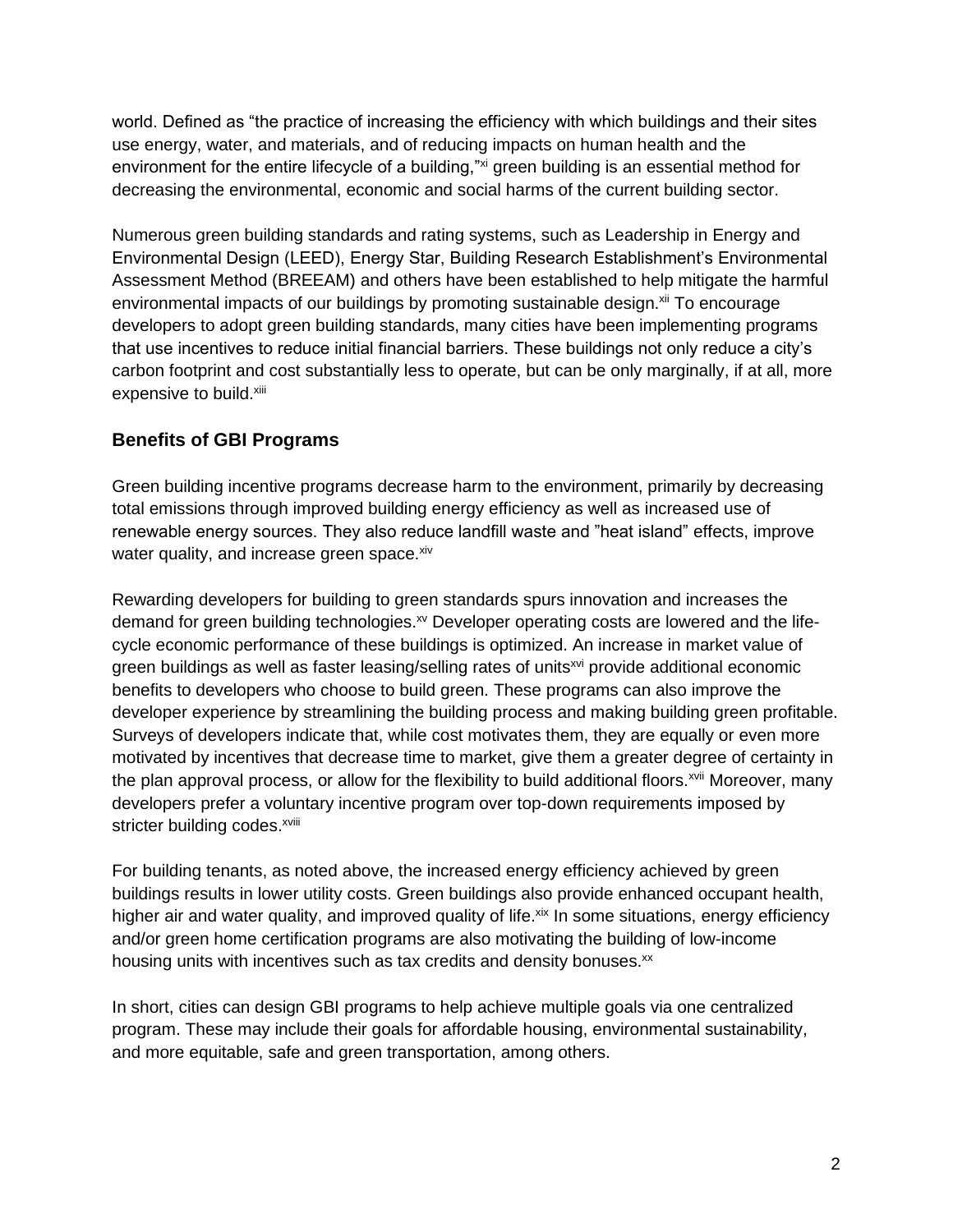## **The Case Study Approach**

Our research began with a detailed investigation into GBI programs within Wisconsin. Though we found a few promising programs in Eau Claire and Milwaukee, the majority of their work focused on improving building energy efficiency within municipal buildings only. We subsequently broadened our search, relying especially on the US Green Building Council's (USGBC's) master list of US cities with a green building incentive program<sup>xxi</sup> and other industry reports on successful GBI programs. Conducting further research into these frequently referenced programs, we chose the five case studies presented here based on their relevance to Madison, the clarity of ordinance language and structure of the program, and variety in size and geographic location between example cities and counties.

The case studies here are organized into three categories of incentive programs that our review indicates are among the most effective and applicable to Madison:

- expedited permitting
- density bonuses
- financial incentives

For each case study, we provide information on the program's history, structure, enforcement mechanisms and success.

# **III. The Case Studies**

# **1. Expedited Permitting**

The process of plan review and permit issuance for new building projects is often long, delaying the onset of building and costing the developer time and money. Thus, granting expedited permitting in exchange for a commitment to specific green building criteria can be a powerful incentive for builders.<sup>xxii</sup> Not only are incentives of this type popular among developers (at least in some cities), they require no direct financial input from the municipality, only the prioritization of green building projects.<sup>xxiii</sup>

### **Seattle, WA**

**Website**: [Green Building Website](http://www.seattle.gov/sdci/permits/green-building)

**Program information**: [Updated Green Building Incentives](https://buildingconnections.seattle.gov/2021/04/06/updated-green-building-incentives/) 

**Contact information**: Jess Harris, Green Building Program Manager, Seattle Department of Construction and Inspections (SDCI); jess.harris@seattle.gov

**Description:** According to our contact within the Department of Construction and Inspections (SDCI), Seattle offers two [incentives-based programs for new buildings.](https://buildingconnections.seattle.gov/2021/04/06/updated-green-building-incentives/) Speaking to builders, the City website states that the goal of these programs is to "provide assistance for your green building project by putting it ahead of others to help you meet the highest sustainability goals." The following information is drawn from their website and an interview with our contact.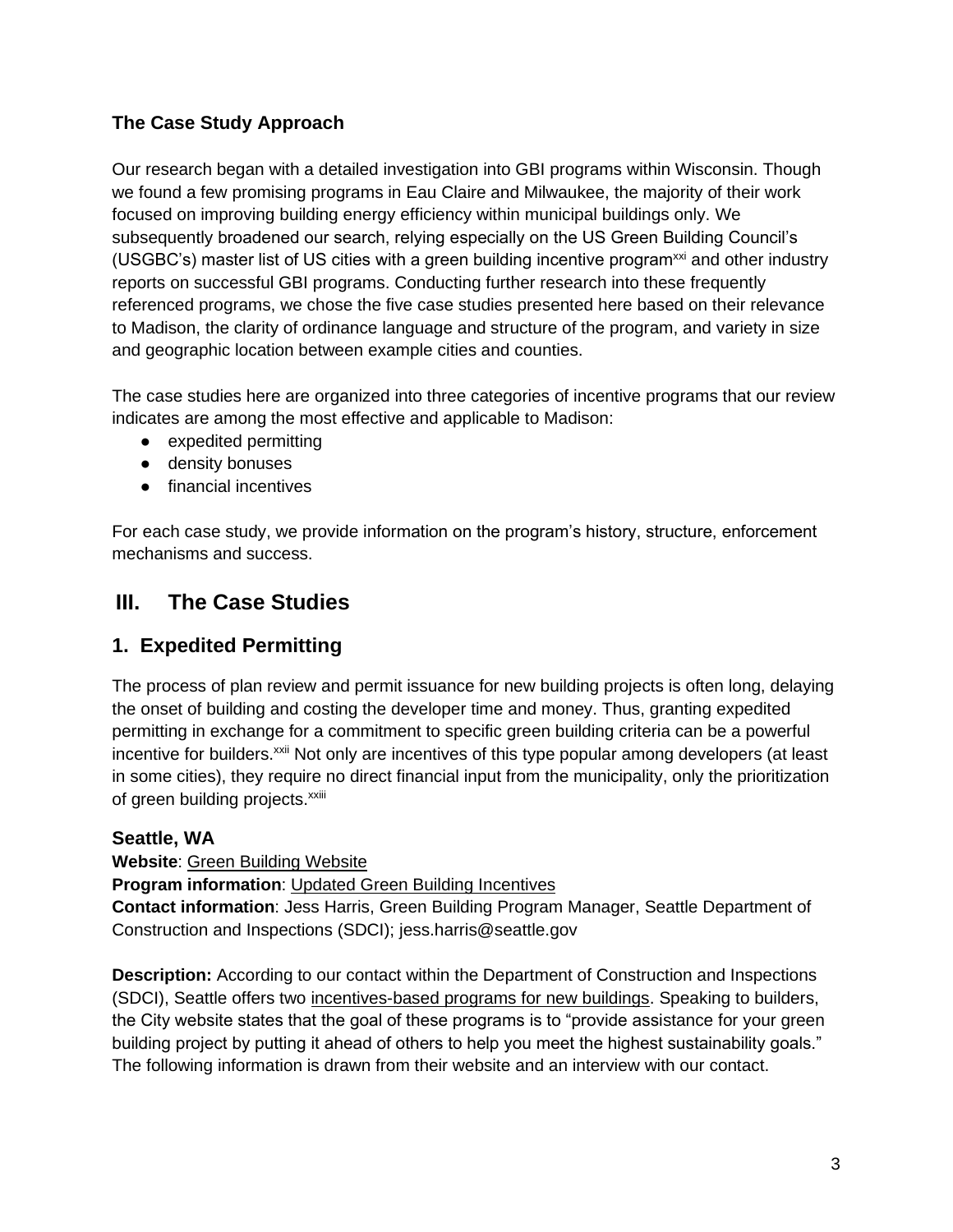In 2008-09, former Mayor Nickels charged a committee with reducing emissions from buildings. This committee recommended that SDCI create an expedited permit incentive. The resulting [Priority Green Expedited](http://www.seattle.gov/sdci/permits/green-building/priority-green-expedited) program is designed to result in buildings that achieve energy efficiency standards that are at least 15% better than required by the Seattle Energy Code. The City recently set even higher energy and carbon emission standards under the 2018 Seattle Energy Code, which reduces the appeal of this program.

In 2009, the City's Planning Department and Development Department created the ordinancebased [Green Building Standard.](http://www.seattle.gov/sdci/permits/green-building) In return for meeting certain green standards (e.g., all electric appliances, and green building certification through an approved green building rating organization), this program offers both faster permitting and density bonuses (i.e., higher floor area ratio standards specific to different city zones), as detailed in its [Green Building Summary.](http://www.seattle.gov/Documents/Departments/SDCI/Permits/GreenBuildingStandard.pdf) The floor area ratio (FAR) incentive (for more on this GBI category, see below) helps achieve a second City goal--to increase housing density by adding low- and moderate-income units. "Green" requirements for participating in this program are less stringent than for the Priority Green Expedited program. The city modifies this program over time, most recently in March 2021. This revision is [summarized on their website,](https://buildingconnections.seattle.gov/2021/04/06/updated-green-building-incentives/) while full details can be found in their ["director's rule" document.](http://www.seattle.gov/dpd/codes/dr/DR2021-4.pdf)

A third incentives program, offered in 2009 and 2018 respectively, is their Living Building Pilot & [2030 Challenge Pilots.](http://www.seattle.gov/sdci/permits/green-building/living-building-and-2030-challenge-pilots) This program is set to expire in 2025 and is available for only 20 projects. As of April 2021, 8 slots are left. Criteria for participating in this program are much more stringent than for the other programs and the incentives are additional floor area and height.

**Enforcement:** The Department of Construction and Inspections (SDCI, led by our contact, Jess Harris) is regulatory and thus both administers and inspects each participating project to verify compliance and to issue penalties for non-compliance.

**Outcomes:** Since 2009, between 150-200 builders have participated annually in the Priority Green Building program. This number comprises about 25% of all building permits that are eligible (categorized as complex new construction). These builders received their permits between 2-4 months faster than non-participants seeking the same types of permits. A similar number of builders have participated in the Green Building Standard program. There are no results yet for the Living Building Pilot & 2030 Challenge Pilots program.

**Analysis:** According to our contact within the Department of Construction and Inspections, Seattle's Priority Green Expedited program is considered a "business practice" of the SDCI, whereas the Green Building Standard program, developed by the Planning Department and Development Department, was created by a city ordinance. The SDCI coordinates with the Planning and Community Development Department and the Office of Sustainability and Environment, both of which are Offices of the Mayor. The Seattle public learns about green buildings through signs on buildings certifying that they are "Built Green," or through the Northwest Coast Multiple Listing Service, which allows users to filter for "Green Buildings."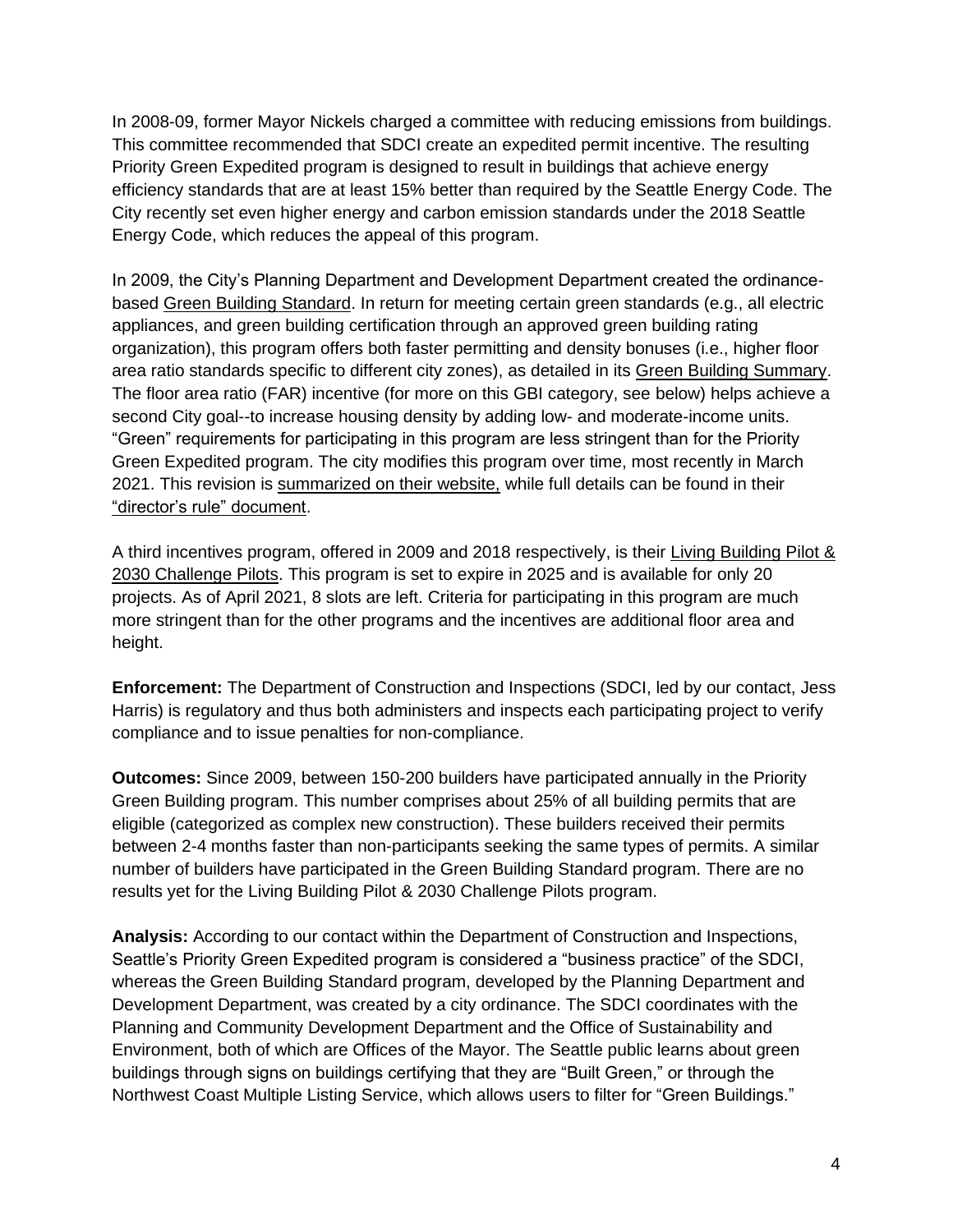**Chicago, IL Website**: [Green and Solar Permit Incentives](https://www.chicago.gov/city/en/depts/bldgs/provdrs/permits/svcs/green-permits.html) **Program information**: [Green Permit Program Benefit Tier Structure](https://www.chicago.gov/content/dam/city/depts/bldgs/general/GreenPermit/2014GreenPermitRequirements.pdf) **Contact information**: (See "Note," below.)

**Description:** Chicago's Green Permit Program offers quicker turnaround on the city's permit process for buildings that meet certain sustainability standards. Residential, institutional, or commercial buildings achieving either LEED or Green Globes certification and committing to a number of sustainable initiatives are eligible for a priority review process and expedited permitting, with permits issued in less than 30 business days. The Program has two tiers: Tier I offers expedited permitting only in exchange for lower levels of sustainability certification. Tier II offers both expedited permitting and fee reductions of up to \$25,000 in exchange for a higher level of sustainable commitment; for example, LEED Silver certification instead of basic LEED certification. A complete list of requirements and benefits for each building type is available in the *Program Information* link above.

**Enforcement**: We were unable to find information about enforcement mechanisms.

**Outcomes:** The City of Chicago offers little information on the history or successes of its Green Permit Program, but other sources mention its early successes. In 2007, the National Association of Industrial and Office Properties (NAIOP) conducted a small survey of local government officials, developers, and architects on GBI incentives programs in the United States. Chicago was the most-frequently reported success case for green building incentives among respondents.<sup>xxiv</sup> Chicago is also a known leader in green roofs. According to 2018 research by the green roof industry's Green Roofs for Health Cities, the City of Chicago ranks second in North America for green roof coverage, behind only Washington, D.C. xxv

**Note:** We are uncertain whether the Chicago Green Permit Program is still in use. Information about the Green Permit Program is still available on the City of Chicago's website, but has not been edited since 2012 at the latest. When we dug into data on permits available through the City's data portal, we found evidence through staff notes that the permit was in steady use between 2008 and 2013, but found little evidence of green permits afterwards. We see two possibilities:

- 1) The green permit system is now so ingrained in the permit process that special note is not taken when permits are expedited through the Green Permit Program.
- 2) The program still *technically* exists, but it is rarely or never used.

We tried and failed (possibly due to telework issues during COVID) to make contact with Chicago planners to determine the status of their Green Permit Program. We chose to retain this case study in hopes that Madison staff planners have better luck in contacting Chicago staff post-COVID. Even if the program has lapsed, the Chicago planners may have useful information on what factors led to the program's end.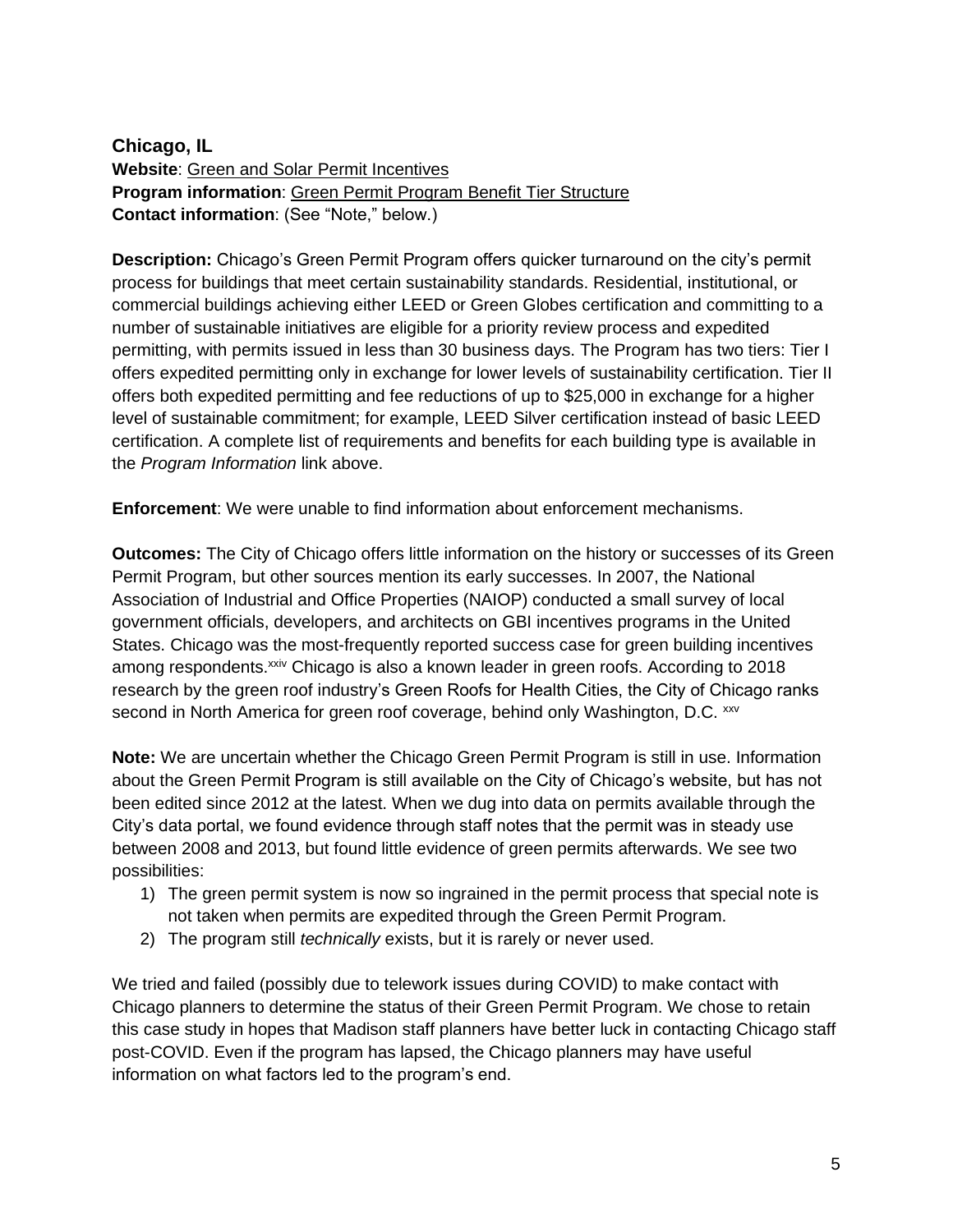## **2. Density/Height Bonus**

It is often advantageous to developers to build a greater number of floors, as increased vertical space creates more units to be rented without the developers having to purchase additional land. Having more units to rent in turn increases developer profits. Many cities, for aesthetic, cultural or other reasons, impose a limit on building height. However, some cities have seen significant success in incentives programs that allow for a percentage increase in the Floor to Area Ratio (FAR) of a building project when the developer agrees to incorporate a set of green building practices in their design. This type of incentive, as with expedited permitting, requires little to no financial investment by the city. $x_{xx}$ 

### **Arlington County, VA**

**Website**: [Green Building website](https://environment.arlingtonva.us/energy/green-building/)

**Program information**: [2019 Program Update](https://environment.arlingtonva.us/wp-content/uploads/sites/13/2020/12/Board_Report_35-FINAL.pdf)

**Contact information**: Green Building Program Manager Joan Kelsch, Jkelsch@arlingtonva.us

**Description:** The Arlington County Green Building Incentive Program began as a pilot program in 1999. The pilot offered up to .25 floor-to-area ratio (FAR) bonuses for office buildings receiving LEED Silver certification. In the 20 years since its inception, the Green Building Incentive Program has updated its scope and standards five times, most recently in 2019. Under the 2019 version, multi-family residential and commercial buildings can receive anywhere from .25 - .70 FAR bonuses under five different sustainability commitment categories. The leaststringent category requires: LEED Gold or Earthcraft certification, above-standard improvements in energy efficiency, 10 years of post-occupancy energy benchmarking and performance, and multiple other baseline standards to advance county goals. The highest categories require Net-Zero energy or carbon certification by an accepted accreditable organization. Developers must also choose from a "menu" of additional sustainability options on top of the baseline requirements for each category, with options as widespread as EV charging stations, onsite renewable energy, non-combustible heating and ventilation options, or inclusion of affordable housing.

**Enforcement:** To ensure that buildings moving through this program comply with expectations, developers post a financial security before receiving their final Certificate of Occupancy. The financial security is calculated based on the amount of bonus floor space received through the program and the average rental rate in the building's area. Developers receive 50% of the financial security back after receiving their approved level of LEED certification, and the other 50% back after meeting their approved Energy Star certification. Buildings that meet some, but not all, of their agreed-upon sustainability promises forfeit some or all of their security to the County, based on a sliding scale.<sup>xxvii</sup>

**Outcomes:** Arlington's increasingly stringent requirements for program participation came gradually, due to high demand for the incentives and growing acceptance of sustainable building practices in Arlington. Since 2001, the first year a building received density bonuses through the Program, roughly two-thirds of *all* qualifying developments in the county have applied for LEED certification through the Program.<sup>xxviii</sup> The 2020 Arlington Green Building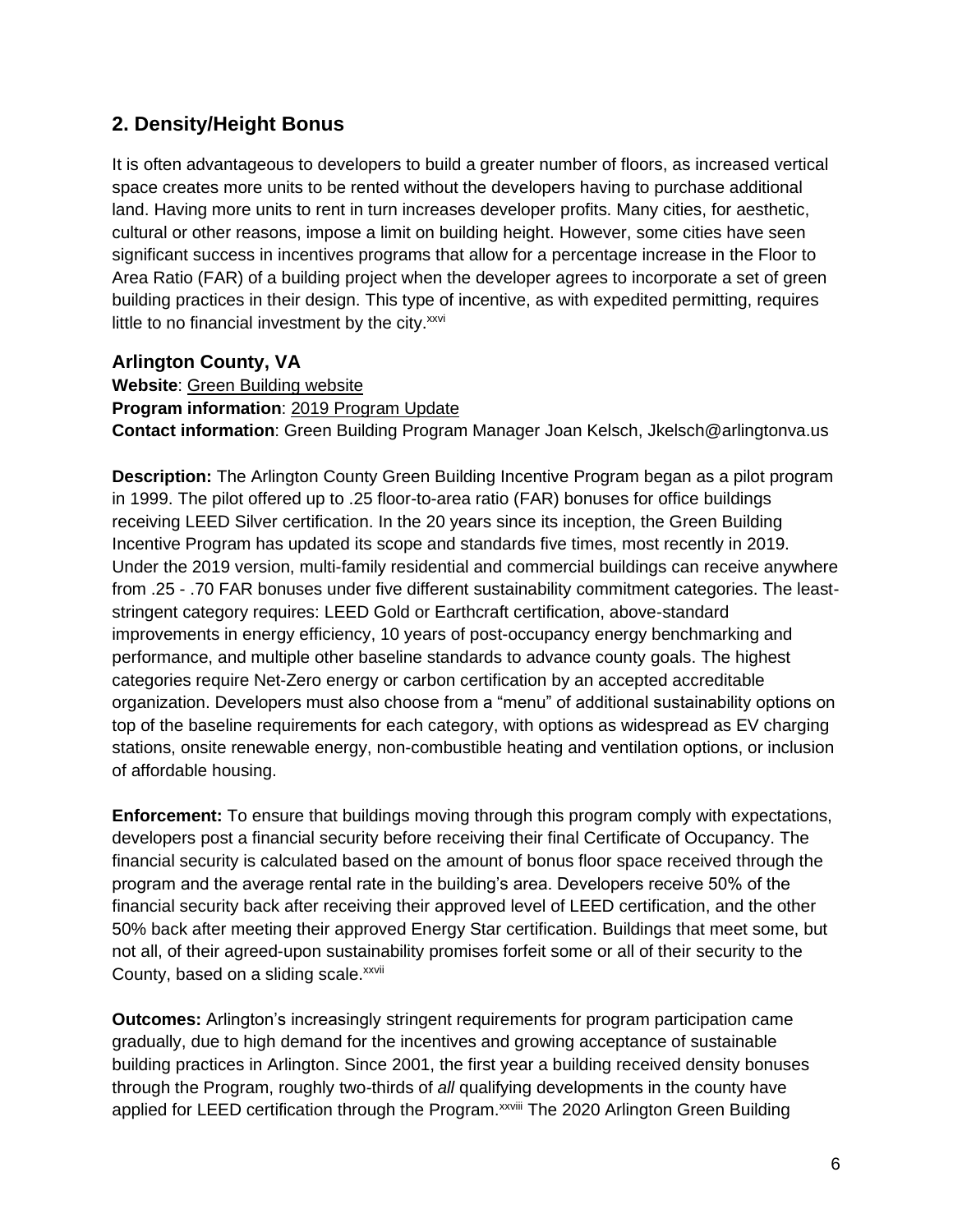Program calls for policy updates every three to five years to keep the program up-to-date on emerging technologies and trends, and includes an automatic update that takes effect without any further action in 2023.

**Analysis:** Arlington is a very small, very dense county with high land and real-estate prices, due to its close proximity to Washington, D.C. The county has 237,000 people living in a 26 squaremile area (with no undeveloped border lands available), compared to Madison's 260,000 in roughly 77 square miles. In this context, offering developers additional density, and therefore additional long-term rents, is a significant incentive on its own. In 2003, the county also established the Green Building Fund, which adds a further financial incentive to sustainable development. Developers are (currently) required to contribute \$0.45/sq.ft to the Fund, with all contributions being used exclusively for education and programming related to green building. Sites that apply for LEED or Energy Star within 18 months of receiving their last Certificate of Occupancy are refunded this money.<sup>xxix</sup> Arlington's experience highlights the need for continuous commitment to incentive programs. For example, the pilot program received a lot of interest, but only one building completed the program.<sup>xxx</sup> Instead of folding, the program used the experience and feedback from the pilot to inform its 2003 updates, and has included periodic updates to adapt to local and state conditions ever since.

### **Bloomington, MN**

**Website**: [Bloomington Planning Division Website](https://www.bloomingtonmn.gov/plan/planning-division) **Program information**: [Bloomington Code of Ordinances](https://codelibrary.amlegal.com/codes/bloomington/latest/bloomington_mn/0-0-0-104299) **Contact information**: Glen Markegard, City of Bloomington Planning Manager; gmarkegard@bloomingtonmn.gov

**Description:** Bloomington's city zoning code has a floor area ratio (FAR) bonus within the High Intensity Mixed Use with Residential (HX-R) District. The FAR bonus encourages a variety of objectives, including affordable housing and sustainable development, for commercial and residential buildings within one-half mile of high frequency mass transit. Buildings that obtain LEED certification are eligible for up to one-half square foot additional floor area per square foot of floor area depending on the level of certification (up to a maximum FAR bonus of 1.0). Adopted in 2004, the incentive was applied to a district with multiple light rail stations where the city wanted to encourage high density.

**Enforcement:** Building permits are not issued until (1) an independent inspector verifies that the construction plans can reach the LEED certification level stated and (2) certificates of occupancy are not issued until USGBC grants LEED certification to the building.

**Outcomes:** According to the city's Planning Manager, Glen Markegard, very few buildings have used this incentive.

**Analysis:** Markegard, the Bloomington Planning Manager, speculates that there could be various reasons for the low usage of the green building incentive by developers. Bloomington only recently hired its first full-time employee dedicated to sustainability and therefore has not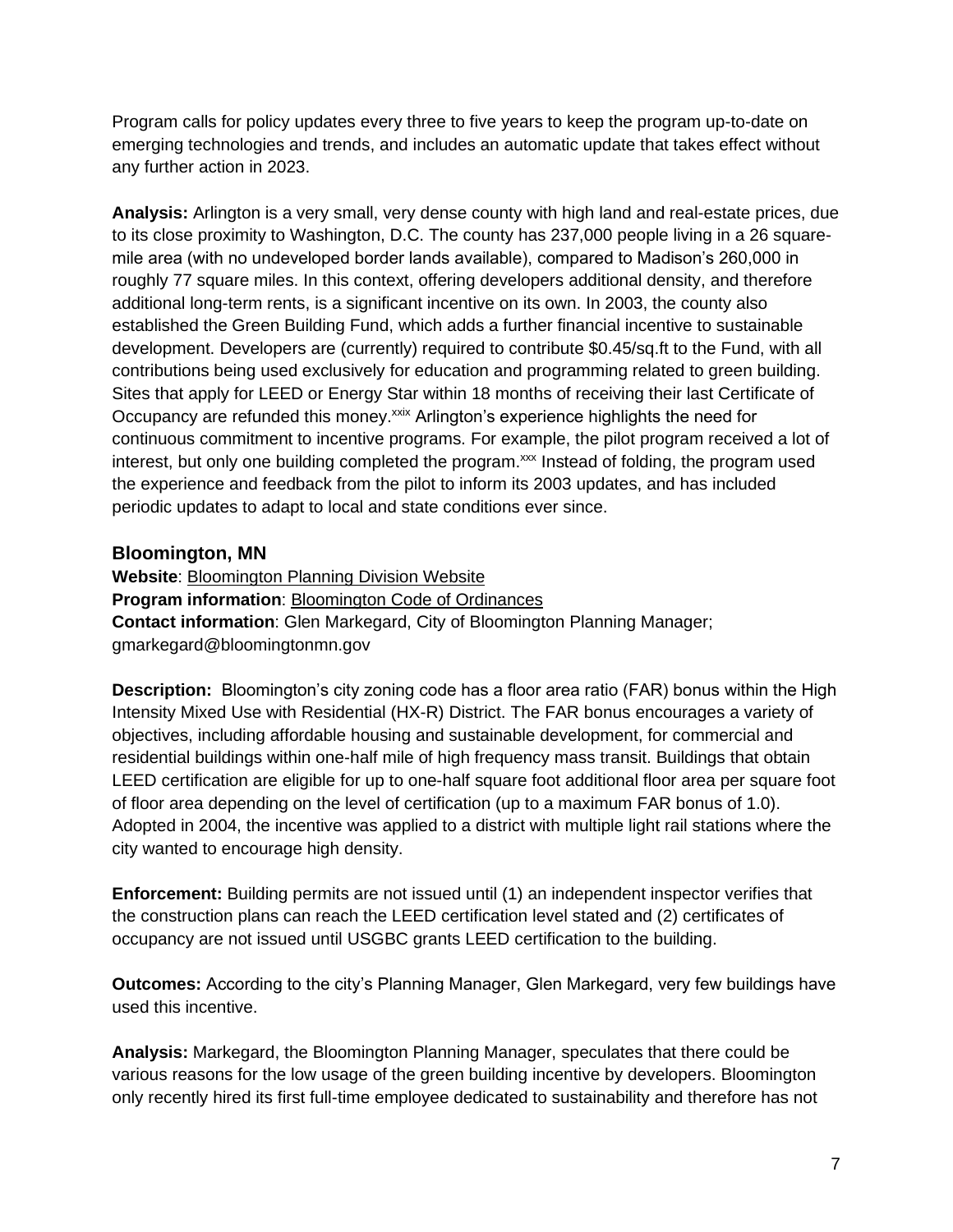had the resources to promote the incentive. Potentially even more impactful may be the high minimum required density in the district, creating a situation where the developers neither want nor need the incentivized extra floor area to meet their financial goals for the project. Markegard stated that a few developments had qualified for the bonus in the past and the developers chose not to use it because they didn't need it. He recognized this as a potential barrier to the success of the program, but noted that the city didn't feel comfortable setting the required density any lower because it was a priority to have high density development near the light rail.

# **3. Financial Incentives**

Financial incentives come in many forms and are often included as components of other incentives programs. They are most commonly categorized as direct incentives that involve a form of monetary payment to developers who commit to certain green building standards, though the municipality's financial input is often countered by an increase in the assessed property value of the city.<sup>xxxi</sup> Types of financial incentives include: tax credits, tax abatements, grants, feebates, utility rebates, fee reductions, and revolving loan funds.<sup>xxxii</sup>

## **Baltimore County, MD**

**Website**: [Code of Ordinances](https://library.municode.com/md/baltimore_county/codes/code_of_ordinances?nodeId=ART11TA_TIT2ADVATA_SUBTITLE_2PRTACRIM)

**Program information**: [High Performance Buildings Tax Credit;](https://www.baltimorecountymd.gov/departments/budfin/taxpayerservices/taxcredits/performancebuildings.html) [High Performance Homes Tax](https://www.baltimorecountymd.gov/departments/budfin/taxpayerservices/taxcredits/performancehomes.html)  [Credit;](https://www.baltimorecountymd.gov/departments/budfin/taxpayerservices/taxcredits/performancehomes.html) [Energy Conservation Devices Tax Credit](https://www.baltimorecountymd.gov/departments/budfin/taxpayerservices/taxcredits/energy.html)

**Contact information**: Unable to reach Baltimore County Planning or Finance Divisions

**Description:** Since 2006, the Baltimore County Code has defined a High Performance Buildings Property Tax Credit available to sustainable commercial buildings (including large residential buildings of 50 units or more). To receive the credit, buildings must be certified at minimum LEED Silver or National Green Building Standard (NGBS) Silver. The percentage of the tax credit and its duration depend on the level of rating achieved and type of construction, up to 80% for five years. Additionally, when ownership of the building changes, the credit continues. Over time, the county property tax credits were expanded to include existing buildings, homes and other credit types. The High Performance Homes Tax Credit, which lasts three years, focuses on energy efficiency and is given if the building achieves LEED or NGBS certification or reaches a certain Home Energy Rating System (HERS) number. Finally, the Energy Conservation Devices Tax Credit awards single and multi-family residential buildings for using solar or geothermal infrastructure. The credit helps cover a portion of the cost of the installation or operation, up to \$5,000. This credit does not transfer when ownership changes.

**Enforcement:** For commercial buildings, building owners must supply documentation from an energy systems professional proving the building is a High Performance Building under LEED or NGBS rating systems. For homes, owners must have certification of their properties efficiency from the builder or contractor. For the Energy Conservation Device tax credit, owners must submit receipts and electrical inspection permits.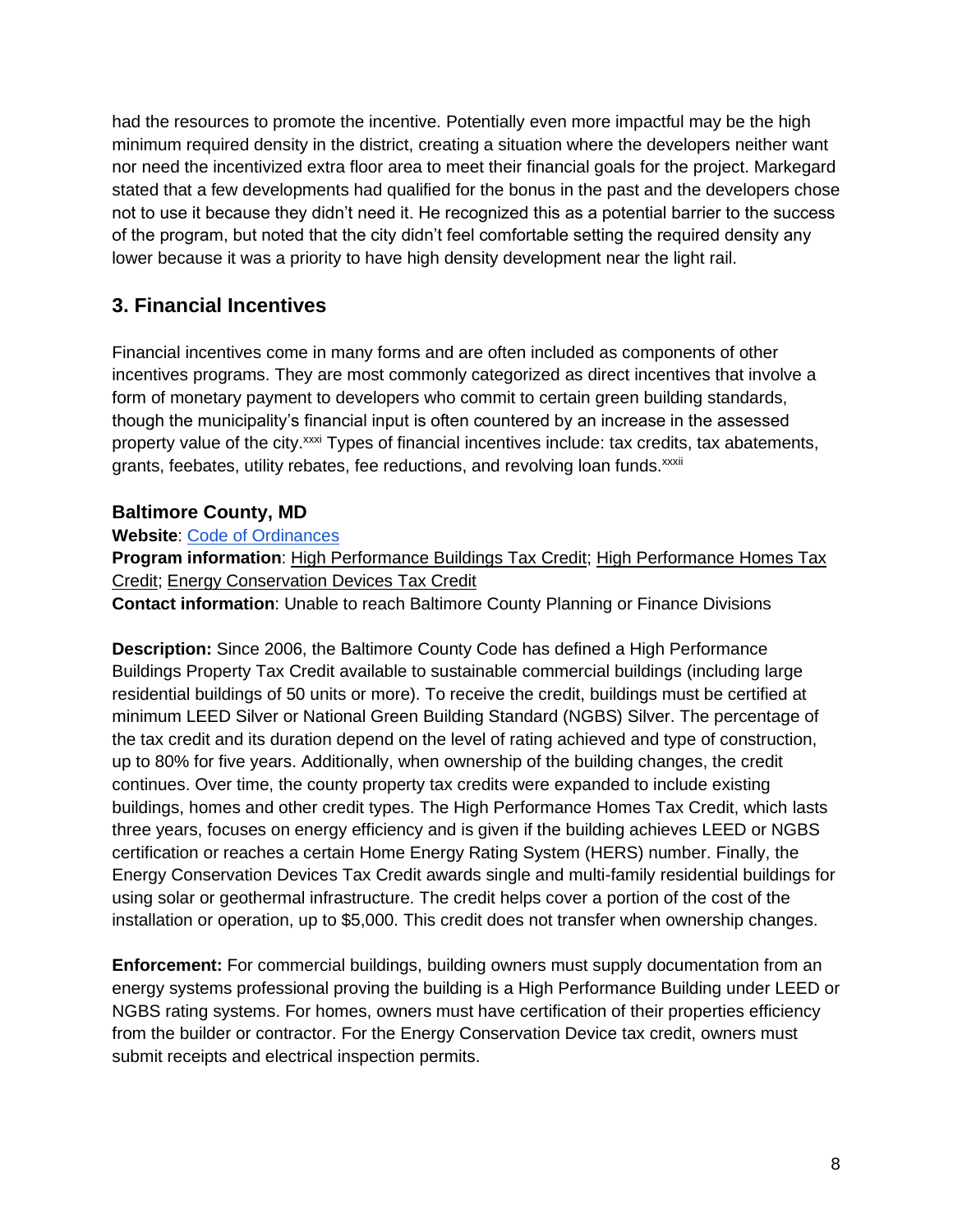**Analysis:** While these tax credits are still listed on the County's website and in the County Code, we were unable to reach anyone to confirm they are still in use today or learn about the success over time. Multiple reports published and updated between 2009 and 2020 referenced Baltimore's tax credits but did not give information on program outcomes.<sup>xxxiii</sup> The addition of new tax credit bills over time that cover a broader range of construction and building types indicate that the incentives had continued commitment through at least 2012 (High Performance Homes), 2013 (High Performance Buildings), and 2015 (Energy Conservation Devices). One source also indicated that the program is reviewed annually by the County Council. XXXIV This information gives little insight into the utilization of the incentives or the County's commitment to them in the past five to ten years.

According to the county website, there are many applications to the Energy Conservation Devices Tax Credit each year and not enough funding for them all. The county created a wait list for approved projects and notes that building owners may not see the credit for five years after approval because of funding limitations. Given the \$750,000 annual budget and the \$5,000 maximum reward, this indicates high utilization of this tax credit.

# **IV. Key Take-Aways: Barriers and Successes**

From interviews with local Madison stakeholders to research into the case studies presented here and numerous others (see Appendix A), we identified common barriers that green building incentive programs must address to achieve sustained success. We also noted common strategies for addressing these barriers. We present these key take-aways below.

## **City Staff Commitment and Leadership**

One theme that emerged is that successful programs have strong and sustained leadership. Many of the GBI programs we learned of could not be used as case studies because the program had lapsed - sometimes without even being removed from the city website. A common reason for this was that city staff who had created and/or been responsible for these programs had left or been reassigned, leaving these programs without a champion to revise, improve, and thus sustain them. The successful programs, by contrast, had leaders who stuck with the program for a sustained period of time, and were able to convince all involved that the program was important enough to warrant the ongoing commitment of city staff time. The process of "convincing" entails not only sustained commitment and enthusiasm, but also effective management of many organizational processes and responsibilities, ranging from developing an effective program design, to establishing and continually updating a website interface for developers and citizens, to ensuring that standards for project eligibility and compliance are met, to documenting program procedures to enable leadership hand-off, among other things. Moreover, where these responsibilities are held by more than one department, it is necessary to establish procedures for cross-departmental coordination and communication, as noted by a program leader in Seattle.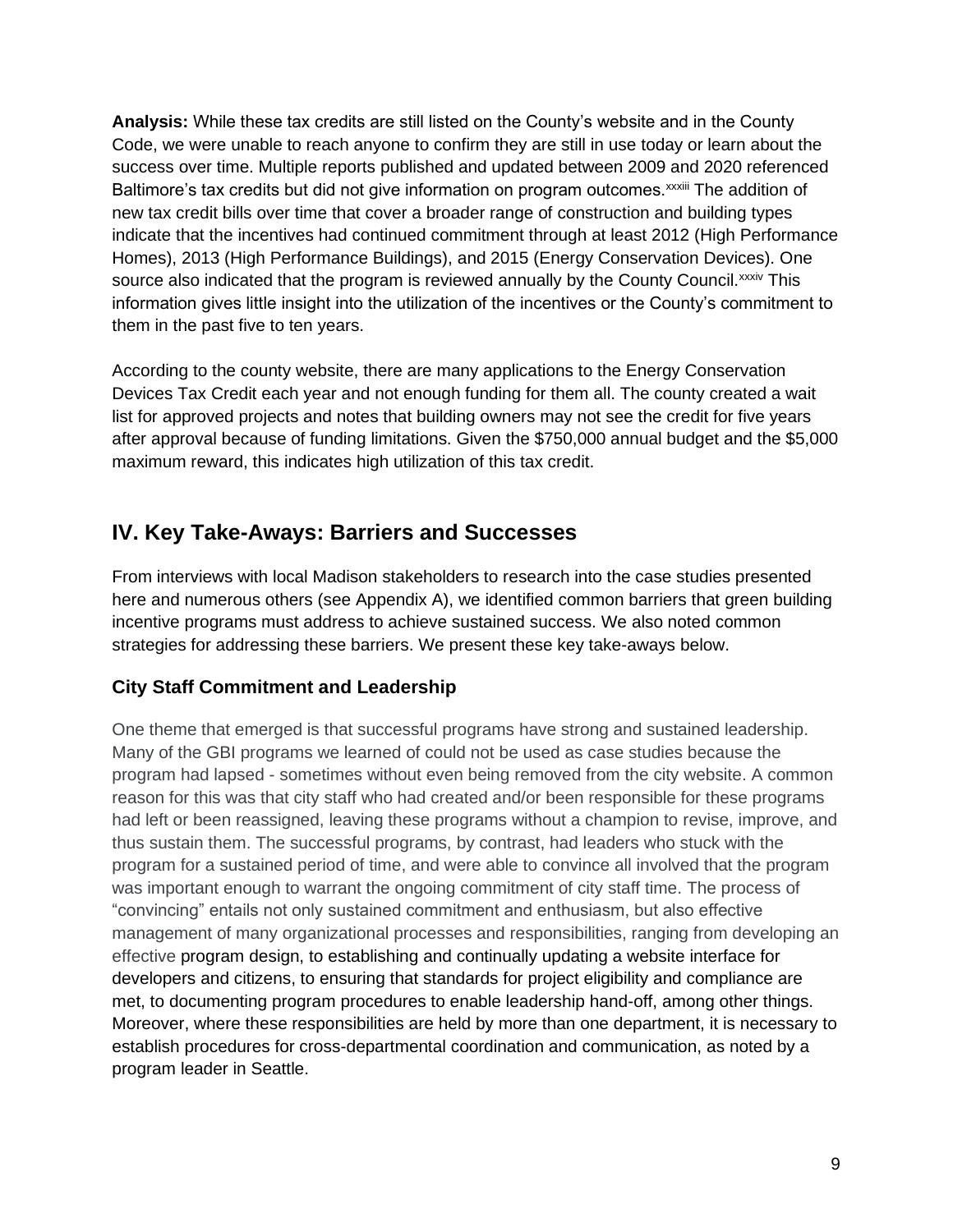### **Stakeholder Buy-in and Inclusion**

Research on green building programs as well as case study interviews and local interviews indicated the importance of including various stakeholders in the decision-making process when creating policies. Surveys of developers have shown they are more likely to buy into GBI programs when given the opportunity to play a greater role in the decision-making process, both during the initial design of a program and throughout its life. It's beneficial to talk to developers to gauge which incentives they would be most amenable to, what resources may be of greatest use to them in achieving green buildings standards (e.g., a website to assist developers with finding reliable instructions on green building criteria), and which GBI program would most interest them.<sup>xxxv</sup> In addition to getting input on the GBI program itself, developers may bring forth other barriers to sustainable development that the city could help address, such as a lack of trained labor in new sustainable technologies and building techniques.<sup>xxxvi</sup>

The planning manager of Bloomington, MN, indicated that during the creation of their incentives program, the planning department worked closely with a developer who had projects in the works. Arlington County also involved developers in the process of creating a GBI program. When the program first piloted, it only received 3 applications. The program leaders therefore decided to engage developers to understand what might not be working and revised it accordingly. Through this collaborative process, the program began to thrive. Multiple interviews with local Madison leaders yielded the advice to not only engage with developers, but to build relationships between city elected officials, city staff, the business community, and design and construction professionals. Building these relationships can help mitigate potential issues and find strong advocates for the cause.

### **Educational Resources for Developers and the Public**

We learned that the success of GBI programs depends, in part, on the easy availability of good information, both about the city's green building incentive program and about general green building techniques and their actual costs relative to prevailing techniques. The importance of these types of information is confirmed by the findings of a NAIOP (The Commercial Real Estate and Development Association) survey that asked developers what they found to be the most significant barrier to the rapid growth of green buildings. Perceived higher cost was the most commonly cited barrier (41%), followed by lack of knowledge on how to build green (18%).xxxvii From our research, we identified that developers and relevant city staff also need current information about the criteria developers must meet in order to receive the incentives, timelines for implementation and inspection, and penalties for non-compliance.

In addition, we learned that to promote community-wide change, city staff need to ensure that the public can easily find basic information about the types and value of GBI techniques, and about the health, environmental and economic advantages of green buildings for building owners and residents and for the city at large. This is especially important for a city with large renter populations like Madison. A 2016 Freddie Mac survey found that a larger proportion of renters are concerned about rising utility costs than about rental costs. Among surveyed renters, 88% said that living in a building with water-saving and energy-efficient features would help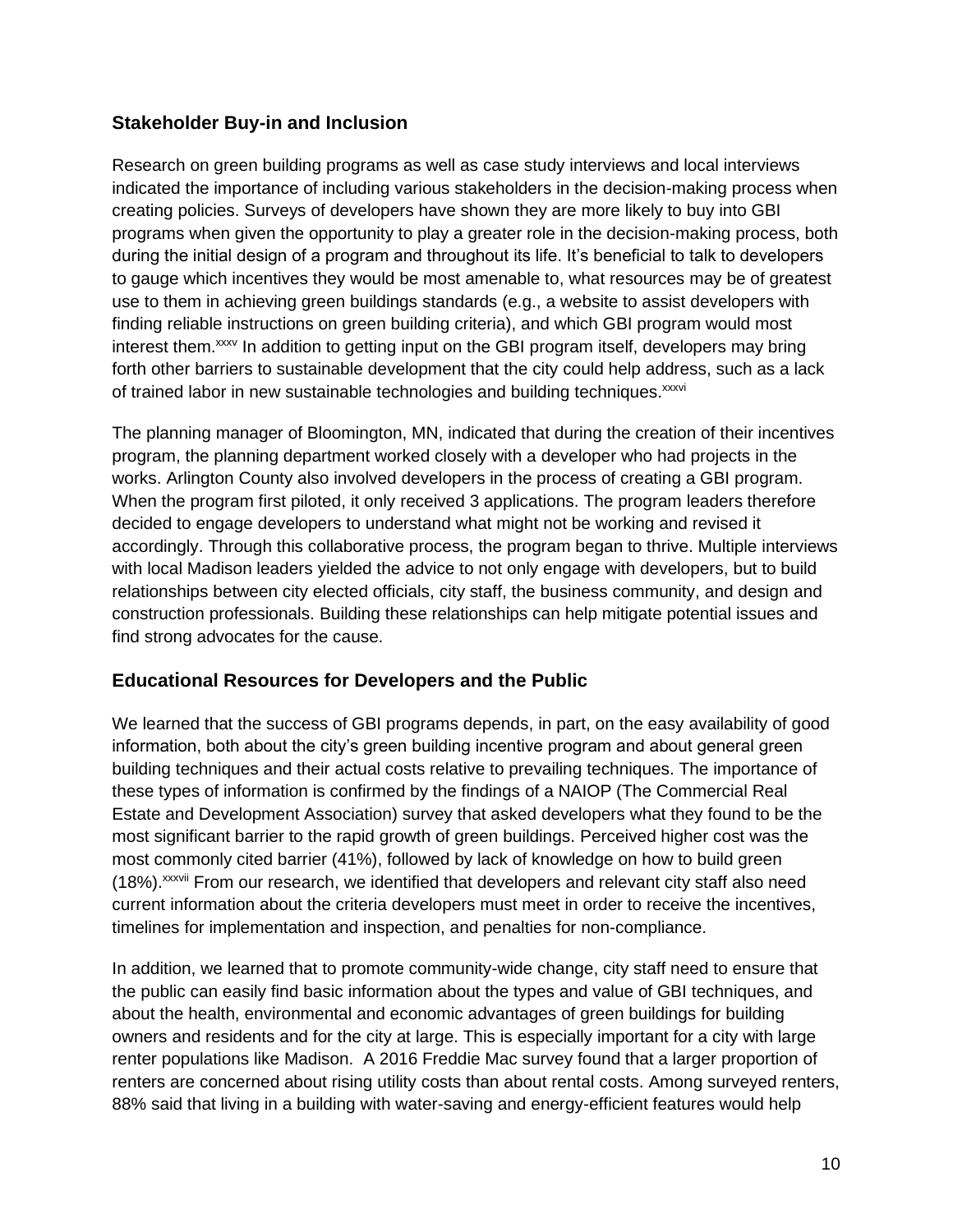lower their utility bills, and 47% stated their willingness to pay higher rent to live in a green building.<sup>xxxviii</sup> However, information on renters' expected monthly utility payments are far less transparent than rental costs. Ensuring that potential renters can access reliable information on their expected utility costs, how eco-friendly their building is, and how efficient each buildings' appliances are, could help renters make more informed decisions on where to live.

In short, a high-quality website and other information channels, designed for both developers and the broader public are important strategies for ensuring successful and sustained GBI programs.

### **Local Context and Interrelated City Goals**

Though this report focuses specifically on the benefits and challenges of green building, cities are constantly balancing multiple goals, plans, and crises. Many of these goals are related to, and interact with, sustainable building measures. Expanding affordable housing and strengthening multimodal transportation were frequently mentioned as explicit goals in and of themselves, and as key policies in cities' sustainability initiatives. Some programs explicitly integrated incentive options like affordable housing or transit infrastructure into their green building program, while others instead passed many separate policies that would work towards a holistic goal.

The City of Bloomington exemplifies the holistic view of sustainability in housing and transportation. Bloomington uses a density height bonus GBI program to encourage sustainable, dense development specifically around the fastest transit system in the city, thereby ensuring more housing and mixed uses in areas where people have easy access to them. In this scenario, Bloomington did struggle to find the right level of density to require versus incentivize, so it bears the lesson of keeping local context in mind. In that regard, Bloomington's planning manager stated that when Minneapolis implemented a density bonus incentive, it thrived based on its local economy and demand.

Other case studies included multiple goals within their green building policy directly. Arlington, for example, included affordable housing as one of the "menu options" that could gain developers even more bonus floor-area-ratio incentives. Seattle, a city also facing an affordable housing crisis, similarly included measures to improve access to affordable housing through their GBI. While both cities also have separate policies on affordable housing and transportation, they saw the value in including these issues alongside sustainable development incentives. One benefit of this integration is that it may tap into wider community support. Yet, it is also possible that including many goals under one policy could slow the process. Public comments on Arlington's 2020 update of its Green Building program demonstrate the potential difficulties with expanding program requirements outside of narrower goals of sustainability. The 2020 proposed GBI update included equity requirements for developers. The number of public comments related to the proposed equity criteria (14 comments on equity, versus 6 for requirements on rooftop solar) suggest that GBI can also become more controversial by including hot-button issues.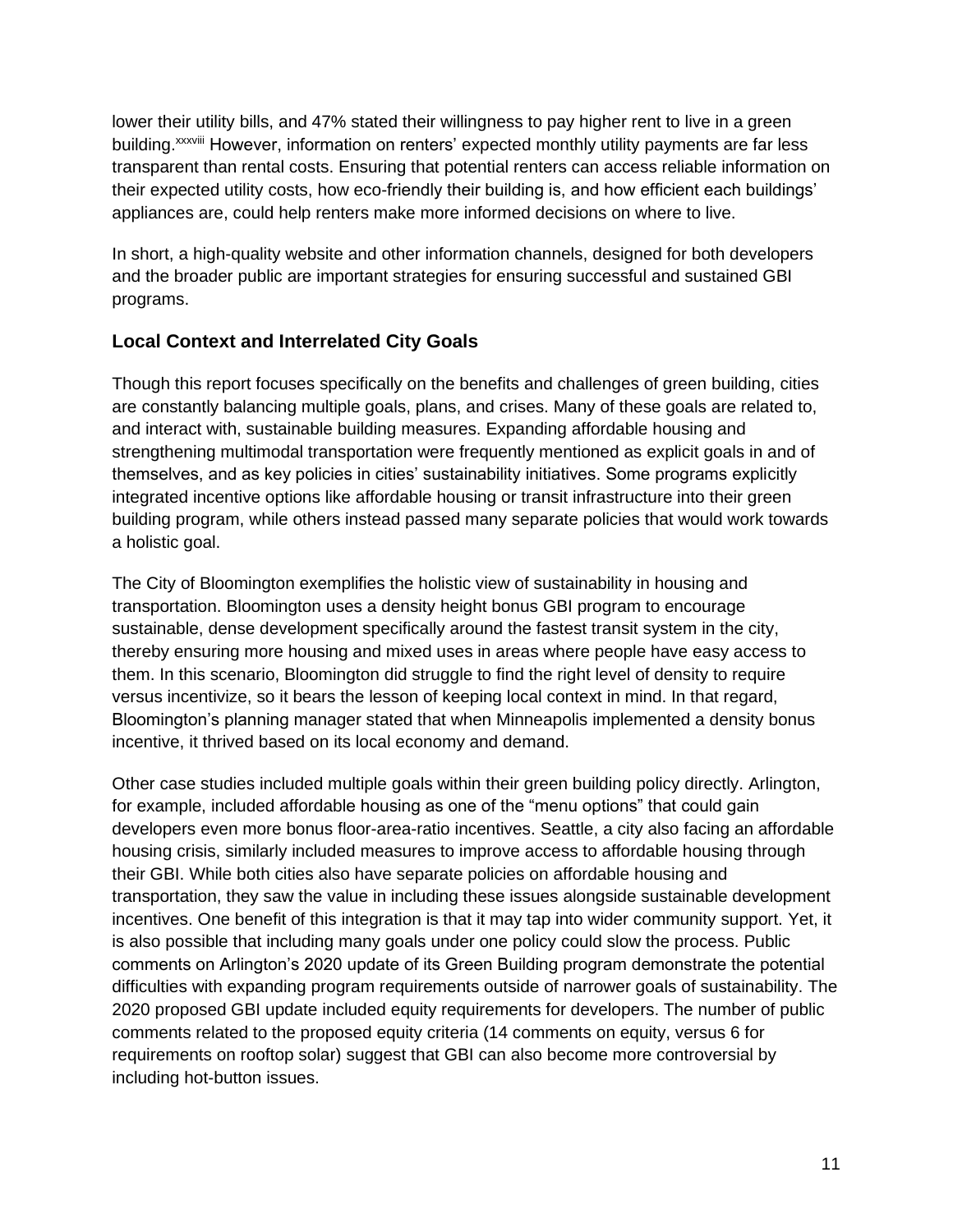The City of Madison has many pressing issues, and is already working on policies to improve transportation access, increase affordable housing stock, enhance equitable access to services and amenities, and prepare for a changing climate, among many others. Madison has an opportunity to consider how sustainable development could produce positive results in these arenas. Whether a GBI program is integrated within policies for these other efforts or stands alone, considerations should be made to ensure efforts for each issue work together to support interrelated goals.

### **Recurring Updates and Improvements**

Our two most successful case studies - in the City of Seattle and in Arlington County - suggest that continuous updates are critical for long-lasted success in green building incentives. These GBI programs have been going strong for 13 and 20 years, respectively. Both frequently adjust their GBI program as market and political conditions change. Indeed, Arlington's pilot program was *not* initially successful, but thrived after staff implemented changes based on developer/stakeholder feedback.

In comparison, none of the case studies with uncertain or more limited success included specific review periods or triggers for updates. It is possible that the correlation of continuous improvement with success may just indicate commitment to the program, but it is notable.

Both Arlington's and Seattle's GBI programs evolved over a period of rapid market change and technological transformation in sustainable building. For example, LEED certification began as a pilot in 1998, just one year before Arlington's own GBI pilot began, and is now an internationally recognized standard. xxxix Both cities' energy and building codes have also been updated multiple times since their programs began, often converting previously-incentivized behavior into a requirement for all buildings. In particular, Arlington's GBI program requires review periods every 3-5 years, or any time the LEED rating system is updated. There are also automatic updates that take effect on a specific future date if no explicit update is passed. $x<sup>i</sup>$  Seattle's expedited permitting program required energy efficiency standards that were 15% better than the City's required energy code until 2021, ensuring that their incentives would get more stringent when city code updates were passed without any explicit changes required. Seattle still includes explicit updates when large changes in the energy landscape occur, including a recent update in April 2021.<sup>xli</sup>

# **V. Why a GBI Program Can and Should Happen Now**

We conclude by imploring the City to use this report as a resource to begin action steps toward encouraging sustainable elements in new buildings in Madison. The programs in Arlington and Seattle exemplify success stories and prove it is possible to drive private development change through incentives. They also make clear that it takes time to develop, implement, and continuously improve such a program to achieve the level of success seen in those cities today. These programs, as well as most of the others researched, began in the early 2000s. Although Madison is behind, a benefit of starting now is that the city can learn from others' failures and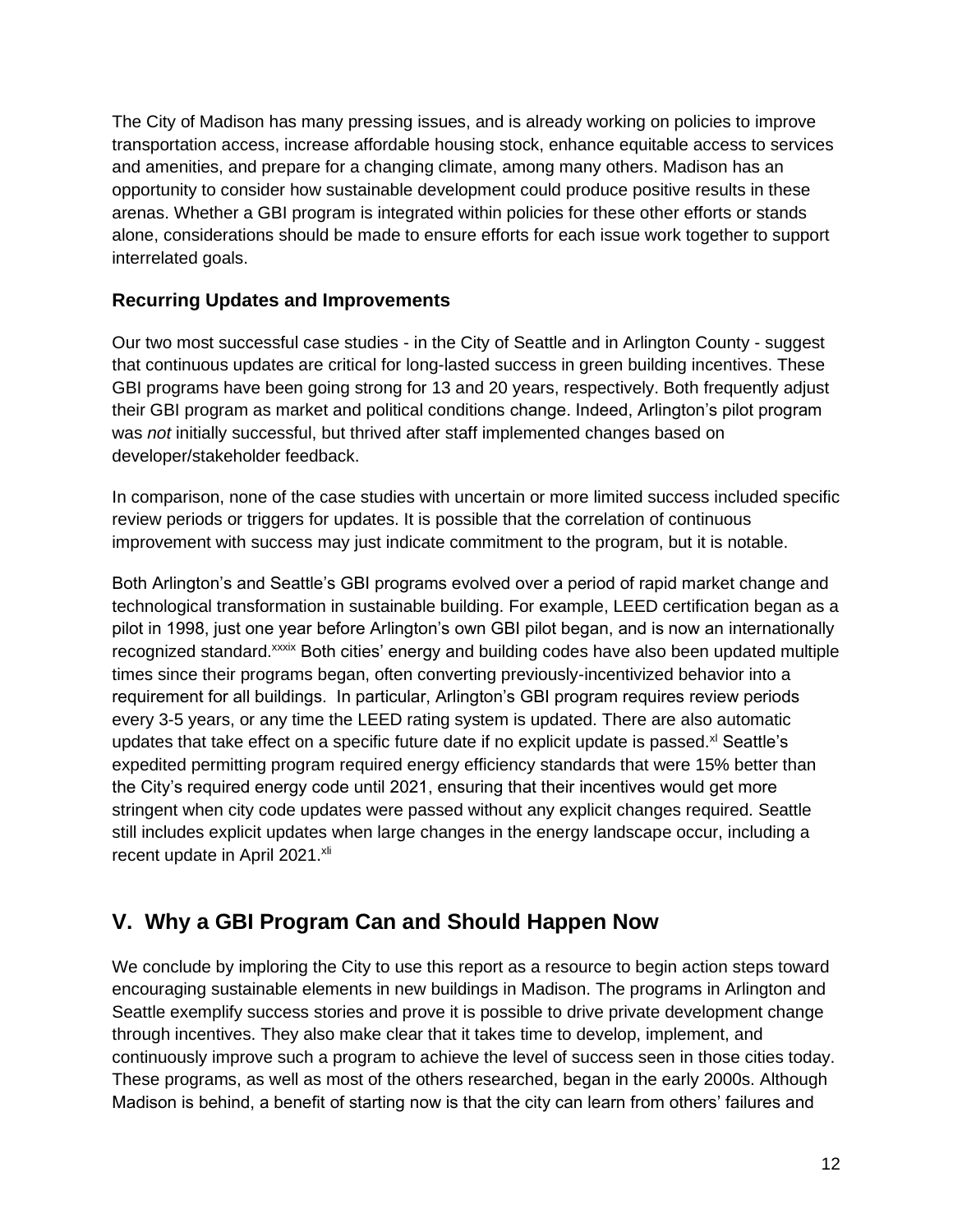successes. Starting immediately, however small, is imperative so that the city can embrace the process of trial and error and help push the cultural change needed for broad public and stakeholder embodiment of sustainable development.

Given the recommendations for green building incentives in Madison's 2011 *Sustainable Madison Plan* and numerous recent recommendations for and interest in incentive strategies by city staff and private stakeholders, a Green Buildings Incentive program would be a viable and celebrated path forward for the city right now. The city is positioned for success with the current sustainable leadership by the Mayor, sustainability staff, alders, and commissioners. Interviewees in the Madison business and development communities also stated interest in helping create such incentives programs. With the post-pandemic lens of recovery and improvement, now is the time to reflect and make changes.

Madison has recently taken action or is in the midst of considering policies for various issues such as climate adaption, affordable housing, transportation, and social justice, all of which are interrelated with sustainable development and should not be considered in silos. As new policies are created, consideration could be given to how sustainable development would amplify the positive effects of these other issues and how they can be considered together. For example, as Madison implements the Bus Rapid Transit system, an overlay district containing development within one half mile of the BRT route would benefit greatly from sustainable incentive. Because this area likely will see substantial new development, including housing, green building incentives can help achieve healthier interior and exterior living environments, more affordable utilities, and more equitable access to important resources.

While there are many important city goals, sustainable development must not fall behind the others. Madison is a leader in certain areas like bicycle infrastructure, but weak in promoting radically reduced emissions from new buildings. With the rapid progression of climate change, xlii immediate action is needed in the form of local policy. The residents of Madison are looking to the City for meaningful, documented progress towards its stated climate goals, not only for cityowned properties, but for the community at large. Enacting a GBI program in Madison would be an excellent way to address emissions from new building developments, thereby furthering the City's progress towards accomplishing its climate goals while also responding to citizen expectations. As stated at the outset, a Green Buildings Incentives Program is especially valuable for Madison, given Wisconsin Act 270, that preempts local ordinances that exceed the currently weak state building codes. As an optional program, GBI can help developers who value sustainability to act on that vision by leveling the economic field between them and developers who choose not to participate in implementing sustainable techniques and technologies. GBIs can be a promising route forward for the City of Madison, among other viable options toward dramatically more sustainable development. The City needs to consider its local context and goals to determine what is achievable, but regardless of the path chosen, committed action is needed now.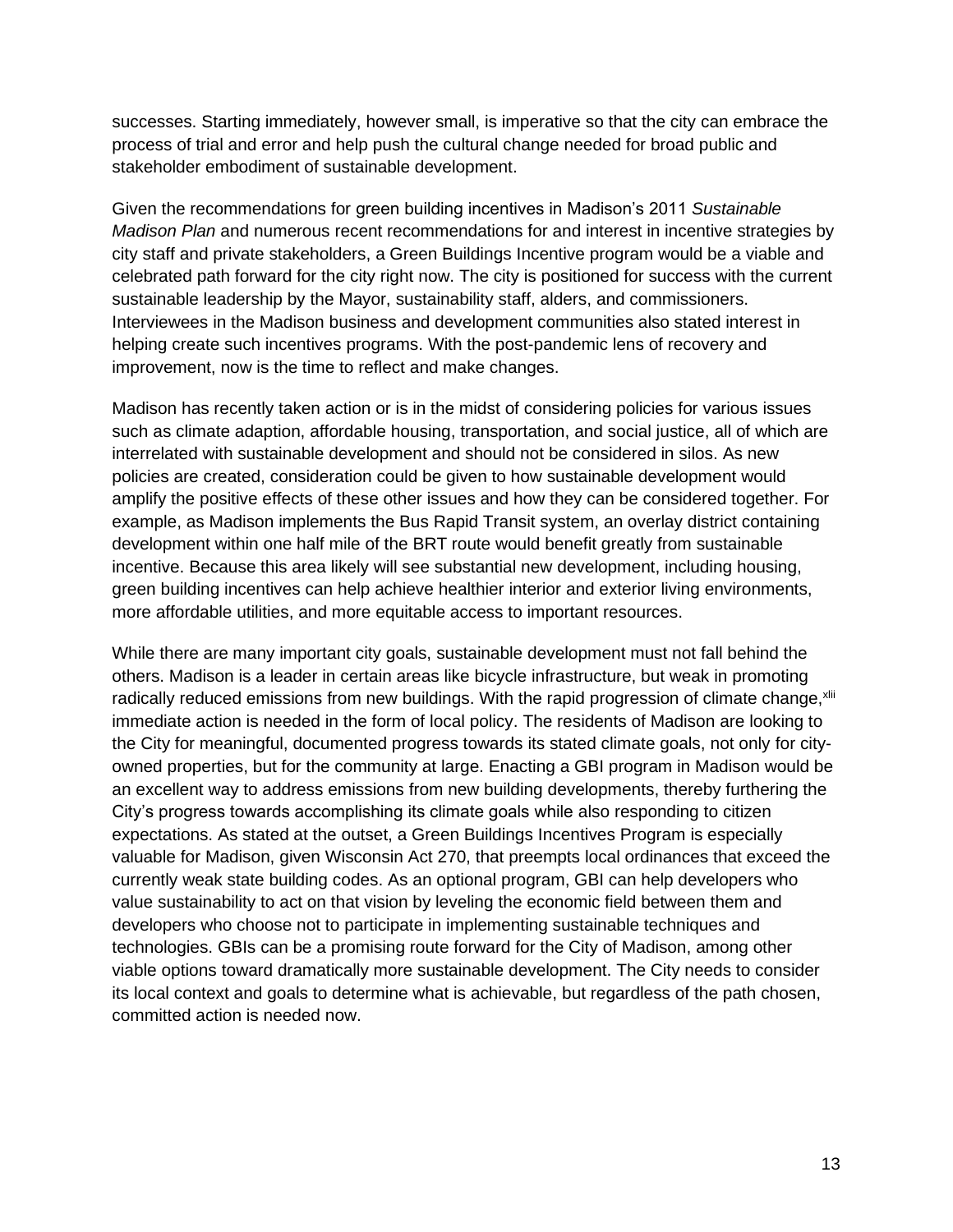# **VI. Appendix**

- A. Frequently Referenced Resources:
- [Survey of Local Government Green Building Incentive Programs for Private](https://digitalcommons.law.uga.edu/cgi/viewcontent.cgi?referer=https://scholar-google-com.ezproxy.library.wisc.edu/&httpsredir=1&article=1010&context=landuse)  [Development,](https://digitalcommons.law.uga.edu/cgi/viewcontent.cgi?referer=https://scholar-google-com.ezproxy.library.wisc.edu/&httpsredir=1&article=1010&context=landuse) by the Land Use Clinic, University of Georgia Law
- [Green Building Incentives: A review](https://doi.org/10.1016/j.rser.2016.01.028) by Olubunmi published in the journal, Renewable and Sustainable Energy Reviews
- [USGBC Green Buildings Incentives program spreadsheet](https://docs.google.com/spreadsheets/d/1JffdhHLHccMRiLp1zLKjJh4H1IhLIPNMe9lVwHqnxOE/edit?ts=60196b25#gid=0) created by the U.S. Green Building Council
- [State and Local Green Building Incentives](http://resources.cleanenergyroadmap.com/SCPP_Z_green-building-incentives.pdf) by Local Leaders in Sustainability
- [Green Building Incentives That Work: A Look at How Local Governments Are](https://www.naiop.org/~/media/Research/Research/Research%20Reports/Green%20Building%20Incentives%20That%20Work/greenbuildingincentives.ashx)  [Incentivizing Green Development](https://www.naiop.org/~/media/Research/Research/Research%20Reports/Green%20Building%20Incentives%20That%20Work/greenbuildingincentives.ashx) by the National Association of Industrial and Office Properties Research Foundation
- B. Other Resources of Potential Use:
- [Local Government Policy Examples: Expedited Permitting b](https://betterbuiltnw.com/assets/uploads/resources/bbnw-policy-examples-expedited-permitting-2018-06.pdf)y the Better Built Northwest Energy Efficiency Alliance
- [Guide to Certification Program-Government Partnerships](https://betterbuiltnw.com/assets/uploads/resources/new-homes-guide-to-home-certification-government-partnerships.pdf) by the Better Built Northwest Energy Efficiency Alliance
- [Good to Know: Green Building Incentive Strategies b](https://www.usgbc.org/articles/good-know-green-building-incentive-strategies-0)y the U.S. Green Building Council
- [Incentives and Financing for Efficient Buildings and Renewable Energy b](https://database.aceee.org/city/requirements-incentives)y the American Council for an Energy-Efficient Economy
- [Database of State Incentives for Renewables & Efficiency b](https://www.dsireusa.org/)y DSIRE NC Clean Energy Technology Center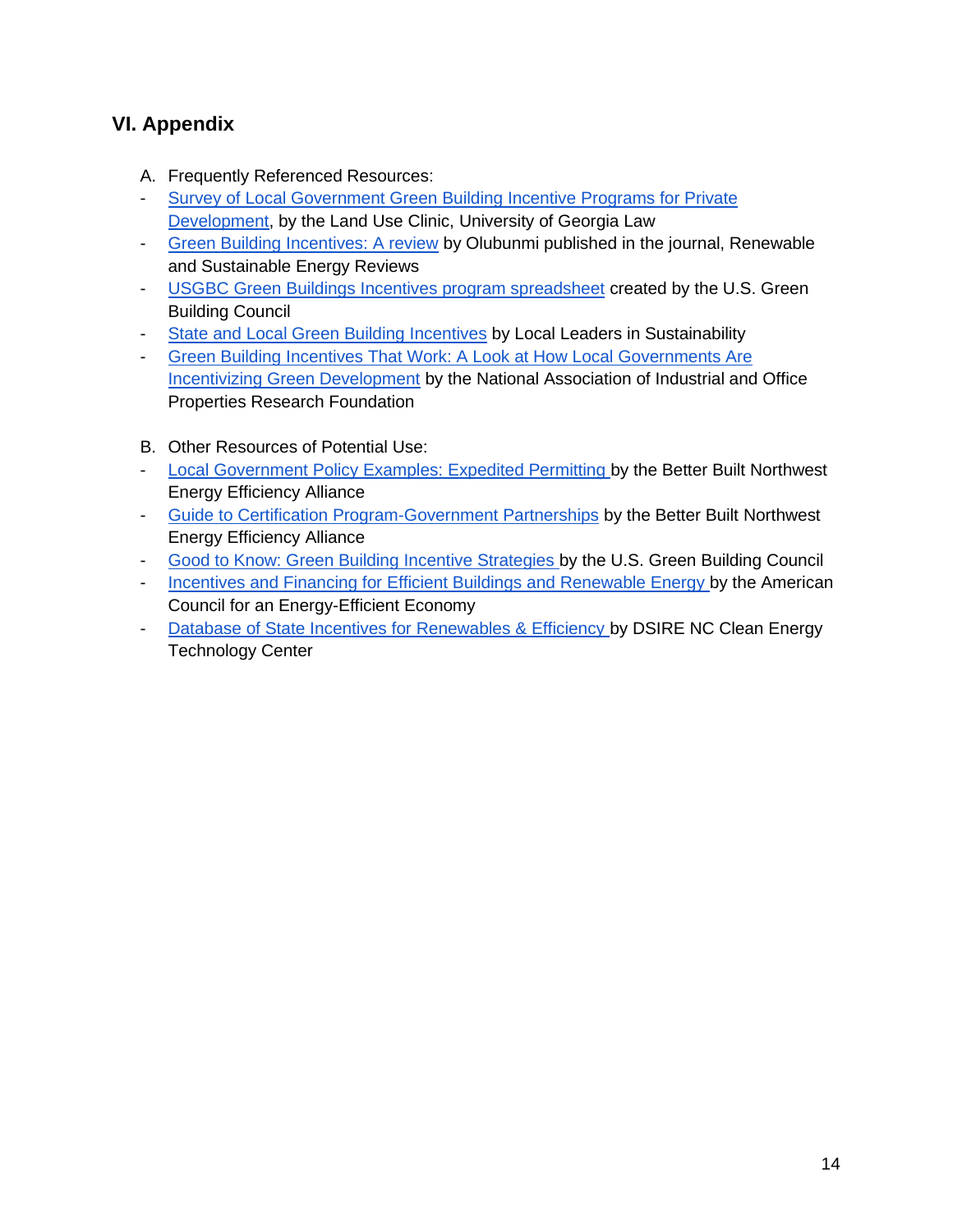### **Endnotes**

i "About 350 Madison." *350 Madison*, 2021, 350madison.org/about-350-madison/. ii "Community Climate Solutions." *350 Madison*, 2021, 350madison.org/community-climatesolutions/.

iii See exportable CSV of US incentive programs, maintained by the US Green Building Council, at [https://public-policies.usgbc.org/policy](https://public-policies.usgbc.org/policy-index?search_api_views_fulltext=)[index?search\\_api\\_views\\_fulltext=](https://public-policies.usgbc.org/policy-index?search_api_views_fulltext=)

iv Fey et al. Sustainable Madison Committee. *The Madison Sustainability Plan: Fostering Environmental, Economic and Social Resilience*, 2011, pp. 36.

<sup>v</sup> 2013 Wisconsin Act 270.

viP.R. Shukla, J. Skea, R. Slade, R. van Diemen, E. Haughey, J. Malley, M. Pathak, J. Portugal Pereira (eds.) Technical Summary, 2019. In: Climate Change and Land: an IPCC special report on climate change, desertification, land degradation, sustainable land management, food security, and greenhouse gas fluxes in terrestrial ecosystems

vii *The Madison Sustainability Plan: Fostering Environmental, Economic and Social Resilience*, 2011, pp. 8.

viii Ibid, pp. 34.

ixGreen Built Alliance. "Importance of Green Building." *Green Built Alliance*, 10 Oct. 2018, www.greenbuilt.org/about/importance-of-greenbuilding/#:~:text=Green%20building%2C%20or %20sustainable%20design,entire%20lifecycle% 20of%20a%20building.

<sup>x</sup> EESI. "Buildings & Built Infrastructure." *Environmental and Energy Study Institute* , www.eesi.org/topics/built-

infrastructure/description.

xi "Importance of Green Building." 2018.

xii Vierra, Stephanie. "Green Building Standards and Certification Systems ." *Whole Building Design Guide*, 8 May 2019,

www.wbdg.org/resources/green-buildingstandards-and-certification-systems.

xiii See, for example: [Getting the Facts Right:](https://rmi.org/getting-the-facts-right-clean-electric-buildings-can-reduce-greenhouse-gas-emissions-and-save-money-in-new-construction)  [Clean, Electric Buildings Can Reduce](https://rmi.org/getting-the-facts-right-clean-electric-buildings-can-reduce-greenhouse-gas-emissions-and-save-money-in-new-construction) 

[Greenhouse Gas Emissions AND Save Money](https://rmi.org/getting-the-facts-right-clean-electric-buildings-can-reduce-greenhouse-gas-emissions-and-save-money-in-new-construction)  [in New Construction,](https://rmi.org/getting-the-facts-right-clean-electric-buildings-can-reduce-greenhouse-gas-emissions-and-save-money-in-new-construction) Rocky Mountain Institute report, June 2019; [Eau Claire Net Zero Energy](https://drive.google.com/drive/folders/1x-zRB5CvgG8aa1Ui2RI0kzeFeXDyO6MV)  [Building Guide.](https://drive.google.com/drive/folders/1x-zRB5CvgG8aa1Ui2RI0kzeFeXDyO6MV) (2020), City of Eau Claire, WI; [The Economics of Zero Energy Homes,](https://drive.google.com/drive/folders/1x-zRB5CvgG8aa1Ui2RI0kzeFeXDyO6MV) 2019, Rocky Mountain Institute report; [The True Costs](https://www.buildings.com/articles/35659/true-costs-building-green)  [of Building Green,](https://www.buildings.com/articles/35659/true-costs-building-green) Buildings.com, April, 2006.

#### [Green Buildings Don't Have to Cost More,](https://www.bdcnetwork.com/blog/green-buildings-dont-have-cost-more)

Building Design and Construction, May, 2017. xiv Pippin, Anne Marie, "Survey of Local Government Green Building Incentive Programs for Private Development." 2009. Land Use Clinic. 2. pp. 1.

https://digitalcommons.law.uga.edu/landuse/2 xv USGBC. "Good to Know: Green Building Incentive Strategies." *U.S. Green Building Council*, 2 May 2014,

#### [www.usgbc.org/articles/good-know-green](http://www.usgbc.org/articles/good-know-green-building-incentive-strategies-0)[building-incentive-strategies-0.](http://www.usgbc.org/articles/good-know-green-building-incentive-strategies-0)

xvi Olubunmi, Olanipekun Ayokunle, et al. "Green Building Incentives: A Review." *Renewable and Sustainable Energy Reviews*, vol. 59, 2016, pp. 1611–1621., doi:10.1016/j.rser.2016.01.028.

xvii *Green Building Incentives That Work: A Look at How Local Governments Are Incentivizing Green Development.* pp. 12.

xviii Yudelson Associates. National Associate of Industrial and Office Properties, 2007, pp. 14, *Green Building Incentives That Work: A Look at How Local Governments Are Incentivizing Green Development*.

**xix"Survey of Local Government Green Building** Incentive Programs for Private Development." 2009. pp. 2.

xx National Association of Home Builders, July 2019, " [How Green Building Can Increase](https://nahbnow.com/2019/07/naco-conference-how-green-building-incentives-can-boost-housing-affordability/) 

[Housing Affordability."](https://nahbnow.com/2019/07/naco-conference-how-green-building-incentives-can-boost-housing-affordability/)

[https://nahbnow.com/2019/07/naco-conference](https://nahbnow.com/2019/07/naco-conference-how-green-building-incentives-can-boost-housing-affordability/)[how-green-building-incentives-can-boost](https://nahbnow.com/2019/07/naco-conference-how-green-building-incentives-can-boost-housing-affordability/)[housing-affordability/](https://nahbnow.com/2019/07/naco-conference-how-green-building-incentives-can-boost-housing-affordability/)

<sup>xxi</sup> USGBC. "City/Town and County Incentives." *U.S. Green Building Council | Public Policy Library*, 2021, public-policies.usgbc.org/policyindex?f%5B0%5D=field\_scope%3Aincentive. xxii "Survey of Local Government Green Building Incentive Programs for Private Development." 2009. pp. 7.

xxiii "Good to Know: Green Building Incentive Strategies." 2014.

xxiv See page 13 of downloadable report at: https://www.naiop.org/en/Research-and-Publications/Reports/Green-Building-Incentives-That-Work

xxv See page 3.

[https://static1.squarespace.com/static/58e3eecf](https://static1.squarespace.com/static/58e3eecf2994ca997dd56381/t/5d9e0f082012f31031312490/1570639629893/GreenRoofIndustrySurvey2019ExecutiveSummary.pdf) [2994ca997dd56381/t/5d9e0f082012f310313124](https://static1.squarespace.com/static/58e3eecf2994ca997dd56381/t/5d9e0f082012f31031312490/1570639629893/GreenRoofIndustrySurvey2019ExecutiveSummary.pdf) [90/1570639629893/GreenRoofIndustrySurvey20](https://static1.squarespace.com/static/58e3eecf2994ca997dd56381/t/5d9e0f082012f31031312490/1570639629893/GreenRoofIndustrySurvey2019ExecutiveSummary.pdf) [19ExecutiveSummary.pdf](https://static1.squarespace.com/static/58e3eecf2994ca997dd56381/t/5d9e0f082012f31031312490/1570639629893/GreenRoofIndustrySurvey2019ExecutiveSummary.pdf)